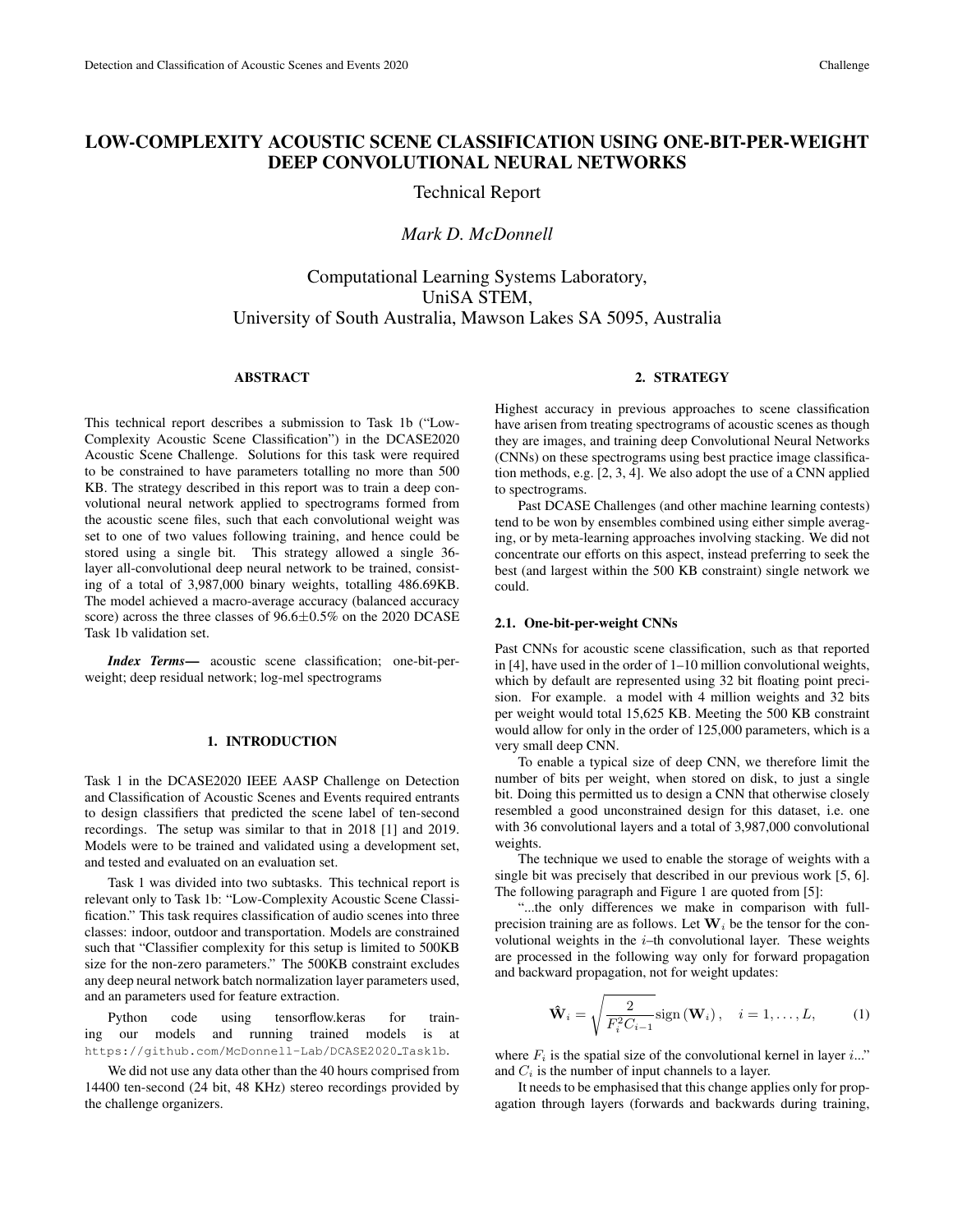

Figure 1: Difference between our full-precision and 1-bit-perweight networks. The "1 bit conv" and "scale" layers are equivalent to the operations shown in Eqn. (1). [Figure from from [5]]

and forwards for inference). During training, weight updates are made using float32 weight tensors. These are discarded for inference, and during inference, a sign operation need not be applied if weights are already binarized (which is how there are intended to be for stored on disk). The scaling factors can be considered as a part of the model itself rather than as parameters, since their values depend only on the number of input channels to a layer, and the size of a layer's kernel.

Our keras implementation for training using one-bit-perweight convolutions can be observed in our repository at https://github.com/McDonnell-Lab/1-bit-per-weight see class BinaryConv2D in ResNetModel.py. This is repeated in our challenge repository at https://github.com/McDonnell-Lab/DCASE2020 Task1b.

### 2.2. Class balancing minibatch sampling strategy

We noticed that the development data did not contain equal class counts; indoor and transportation had 4320 samples while outdoor had 5760 (for the offical training split, this reduced to 2704 indoor, 3754 outdoor and 2724 transportation). Although this is not badly imbalanced, we decided to implement a form of class balancing as follows.

Training was subdivided into epochs, such that in each epoch the total number of samples used was equal to  $3 \times \min_i(N_i)$ , where  $N_i$  is the number of samples in the *i*–th class. Each sample from the minority class was used once in each epoch, and the remaining samples were chosen as a random subset from each class at the start of each epoch. Given our use of mixup augmentation, where each sample fed to the neural network is comprised from two training set samples, the number of samples fed to the neural network in one epoch was  $1.5 \times \min_i(N_i)$ .

As we used relatively small minibatches (32 samples), we also tried to ensure a minibatch was as balanced as possible. At the start of each epoch we randomly shuffled within each class the indices of the samples chosen for that class for the epoch. We then created minibatches in a sequence of 3 samples at a time, such that one sample was taken in a random order from each class.

We found in validation that this class balancing approach increased our accuracy by about 2 percent. We found the use of class weightings in the loss function or at inference time were unable to achieve the same accuracy as the use of this class balancing method.

### 2.3. Acoustic feature extraction

Past entries into DCASE challenges have used a range of approaches to forming image-like spectrograms for CNN processing. These have included log-mel spectrograms, MFCCs, perceptual weighted power spectrograms, CQT spectrograms and so forth.

We used only log-mel spectrograms, calculated for both left and right channels, so that the input to our CNN had 2 channels.

#### 2.4. CNN design

As in our past work [4], we note that spectrograms have characteristics different from optical images [7]. For example, one object placed behind another is entirely occluded in a photograph, whereas sounds from two sources superimpose such that frequency features in a spectrogram can arise from a combination of the two sources. Another important difference is that an object can appear anywhere in an image, and carry the same meaning, whereas patterns of features at low frequencies may represent different physical origins from those at higher frequencies. Consequently the time and frequency axes that comprise the two axes of a spectrogram are not of the same nature as the two spatial axes in an image. Thirdly, frequency features at any point in time can be non-local, due, for example, to harmonics.

The second and third point leads us to use a CNN in which the frequency and time axes are treated differently. The main deviations from a standard deep CNNs are described in Section 3.

While we have not observed generalizable improvements using this split, we have observed much faster training, and accuracy at least as good as networks without a split.

#### 2.5. Aggressive regularization and data augmentation

We found significant levels of overfitting, i.e. the training loss and error rate for our trained models applied to the training set were close to zero for sufficiently large models. Therefore, we used several forms of regularization and data augmentation.

Like many entries in previous DCASE challenges, we used mixup augmentation [8], and like most deep CNNs for image classification, we used weight decay for all convolutional layers. We also experimented with shift-and-crop augmentation, but found best results when only relatively mild temporal cropping was used. Finally, we made use of a new approach from image classification which is not in common practice, which was to add a form of regularization where batch normalization layers did not have their offset and scale parameters learned [5].

Coupled with using these approaches, we found it helpful to train for a very large number of epochs (we used 310) in a warmrestart learning-rate schedule [9].

### 3. METHODS

All networks were trained using tensorflow.keras (version 2.2.4-tf), which is an integrated component of tensorflow (we used version 1.13.0).

#### 3.1. Acoustic file preprocessing

To calculate our log-mel energies, we used 4096 FFT points, the original sampling rate of the acoustic files (48 KHz), frequencies from 0 to half of the sampling rate, a hop-length of 1024 (a quarter of the number of FFT points), and the HTK formula to define the mel scale [10]. Our implementation used python, and the LibROSA library<sup>1</sup>. Our resulting spectrograms were of size 469 time samples, and 256 frequency bins. Thus, the total size of the input tensor used for training our final model was [14400, 256, 469, 2].

<sup>1</sup>https://librosa.github.io/librosa/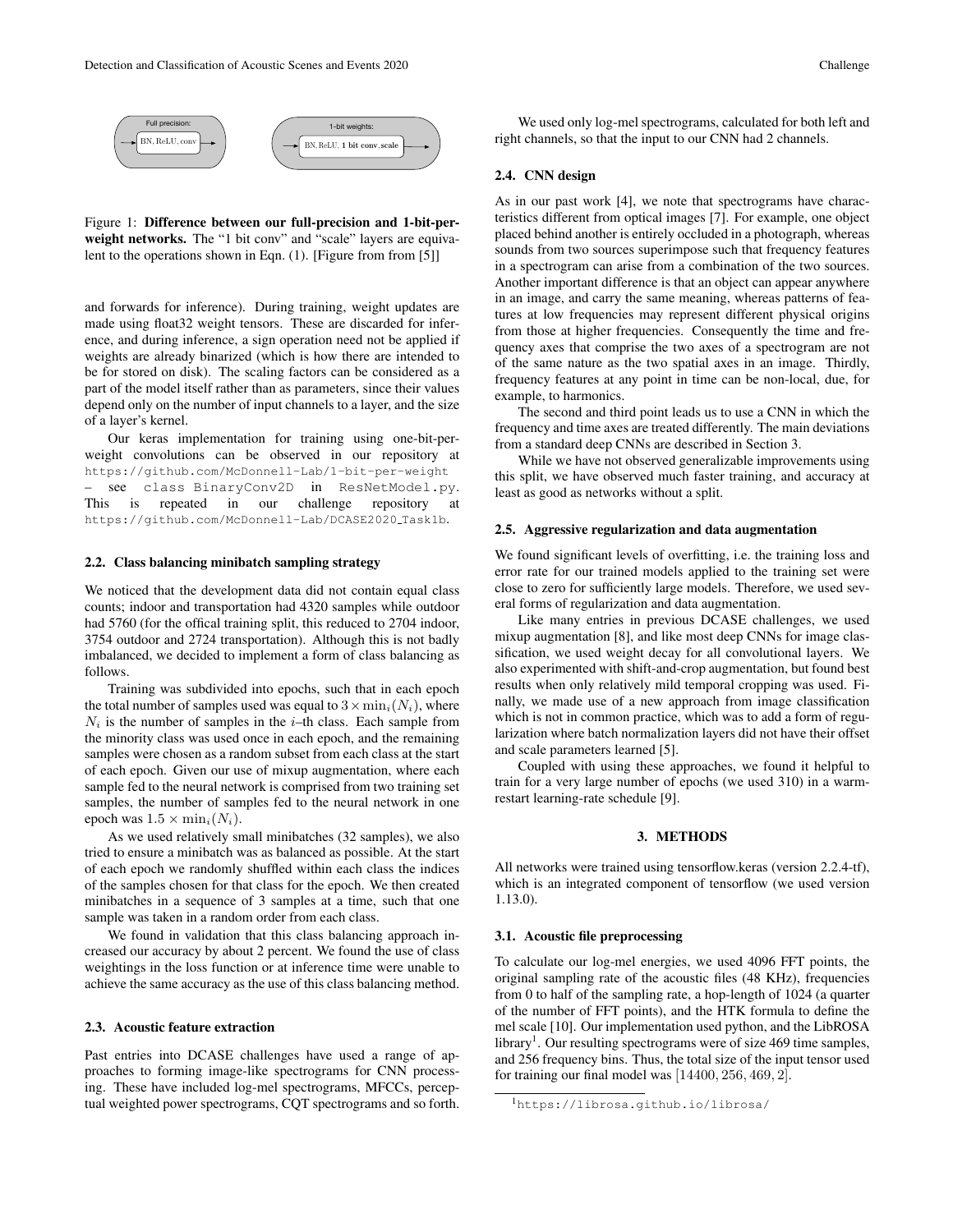To avoid the need to recalculate spectrograms for every experiment, we created them once and saved to and load from disk.

### 3.2. Splitting of high and low frequencies

The CNN we designed is a residual network pre-activation variety [11]. It has two mostly parallel paths that combine only using late fusion by addition of frequency axes (unlike the concatenation of [4]), two convolutional layers before the network output. The overall network input has 256 frequency dimensions, but these are immediately split in the network such that frequency dimensions 0 to 125 are processed by a residual network with 17 convolutional layers and frequency dimensions 128 to 256 by another. All kernels in these paths are  $3 \times 3$ . After these stacks, the two pathways are added and then operated on by a  $3 \times 3$  convolutional layer and then a  $1 \times 1$  convolutional layer. The second of these layers reduces the number of channels to the number of classes, i.e. three. This is followed by a batch normalization layer, a global average pooling layer, and softmax.

See [4] for further discussion of this design.

#### 3.3. No downsampling in frequency layers

The input to our network for training has 400 time samples (due to random temporal cropping—see below) and 256 frequencies. Due to the all-convolutional nature of the network, at inference time we can use larger number of time samples, and use all 469 samples provided by our audio preprocessing.

In order to ensure the CNN can learn global temporal information across all time samples, we use standard image classification practise of regularly downsampling in time using stride 2 convolutional layers. The principle is that an important cue could happen with equal likelihood at any point in time in a 10 second sample, just like objects in images can appear in any spatial location.

However, in the frequency axis we do not downsample. Consequently, the number of frequency dimensions in the feature maps for each path remains constant at 128 throughout the network. Hence, at the point where the two branches are added, each path has processed a frequency-axis receptive field of 35 dimensions.

Consequently, the global average pooling layer does not merge equal global "views" in the frequency axis, but instead averages over different overlapping views spanning 35 dimensions, rather than global views.

#### 3.4. Other CNN design aspects

Our CNN is of the residual network pre-activation variety [11], which means it has the input to each convolutional layer first processed by a batch normalization layer and then a ReLU activation. In the residual paths, when the number of channels needs to be increased before summation of different paths, we used zero padding in the channel dimension as in [5], rather than  $1 \times 1$  convolutions.

Using a technique introduced in [5], the very first layer of our network was a batch normalization layer with learned offset and scale parameters. This enabled us to avoid assumed forms of normalization of the features passed into the network.

### 3.5. Regularization and data augmentation

We used the following:

- weight decay: we used an aggressively large value of  $2.5 \times$  $10^{-4}$  (i.e.  $5 \times 10^{-4}$  when set in keras) on all convolutional layers.
- Not learning batch normalization scale and offset: it was shown in [5] that for datasets and networks with significant overfitting, disabling the learning of batch normalization scale and offset (except in the very first layer) has a regularization effect resulting in improved test error rates on the CIFAR-100 benchmark. We used this approach here for all batchnormalization layers except at the input and the final batch normalization layer prior to the output. We decided to enable learning at the output, as part of our class balancing strategy.
- Mixup and temporal crop augmentation: As found by others in past DCASE challenges, we found it very useful to use mixup augmentation, using the same approach as [2], with  $\alpha = 0.4$ . We additionally used crop augmentation in the temporal axis: each of the two samples combined using mixup were first cropped independently and randomly from 469 dimensions down to 400.
- Channel swapping: We found about 0.5% improvement on the official DCASE2020 development set validation split if, during training, we randomly switched the left and right channels for each use of a sample, and then at inference averaged the raw predictions from each of the two possible channel orientations.

### 3.6. Training

We trained using backpropagation and stochastic gradient descent, with a minibatch size of 32, momentum of 0.9, and the categorical cross-entropy loss function. Each network was trained for 310 epochs using a warm restart learning rate schedule that resets the learning rate to its maximum value of 0.025 after 10, 30, 70 and 150 epochs, and then decays according to a cosine pattern to  $2.5 \times 10^{-6}$ . It was shown by [9] and verified by [5] that this approach can provide improvements in accuracy on image classification relative to using stepped schedules.

#### 3.7. Inference

At inference time, we used a low-complexity method of running the trained CNN only twice (once for each possible channel orientation), each time on the entire 469 sample spectrograms, and averaged the results, before finding the class with maximum response.

### 3.8. Validation

We noted that the evaluation dataset for this challenge includes two cities for which no data is provided during training. In order to try and design a model that generalised best to new cities, we used "leave-one-city-out' (LOCO) cross-validation during development of our system. As there were 10 cities in the training set, this meant for each model design that we needed to train and validation 10 different models. Each such model was trained on 9 of the cities, and validated on the 'left-out' city. We made decisions on many aspects of the design based on whether average accuracy across the 9 LOCO models increased or decreased.

An official train/validation split of the DCASE development data was provided for Task 1b, roughly in a 70:30 ratio. We finalised the design and selected model selection using this split, and